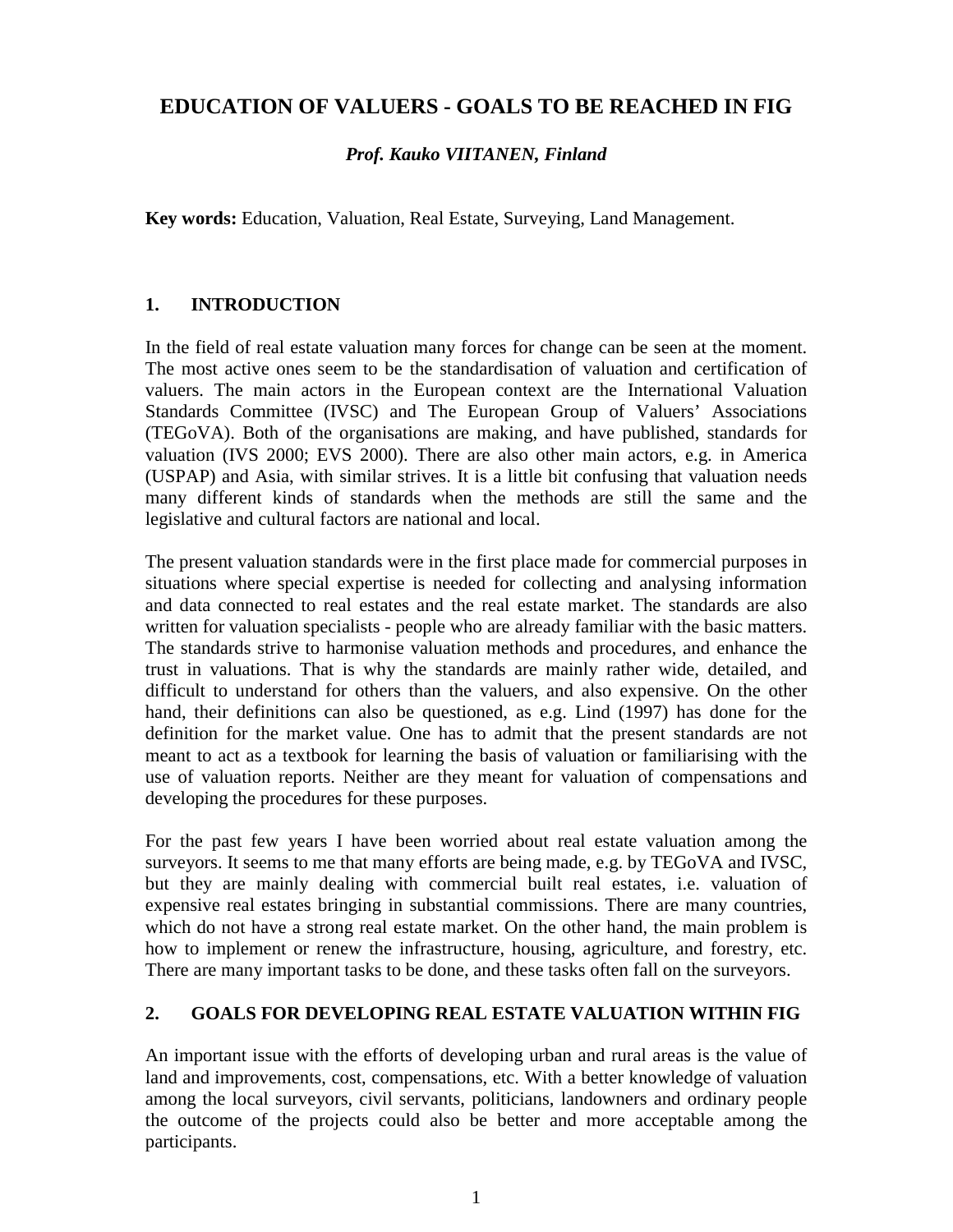I am convinced that FIG should work in the field of valuation especially for enhancing the surveyors' knowledge of the subjects valued and understanding of the principles of value formation. I believe that it is neither FIG's duty to create new valuation standards nor to arrange education for the commercial valuation sector. In the commercial sector there are standards and active associations. Within the existing resources FIG should, however, promote the know-how on real estate valuation and development of the valuation activities in the member associations and also in those countries still lacking advanced valuation systems. The valuation systems by the authorities are functioning well in most of the countries but contacts between the countries seem to be rather modest. The valuation systems in the developing countries and countries in transition are normally quite inadequate. When land is readjusted changes in the real estate structure and valuations are needed. The need for familiarising the bases of valuation and compensations could be the target area for FIG. Knowledge and level of expertise grows from the bases of valuation to commercial valuation and/or to valuation by the authorities e.g. valuation for compensation in compulsory purchase (Figure 1).



**Figure 1.** Triangle of real estate valuation.

It shall be FIG's duty to give education on the principles of valuation methods in a straightforward and clear manner. This would enhance the valuation process and comprehension of its status, and also improve the valuation expertise in the countries lacking solvent commercial valuation market. In addition to the actual valuation FIG should also give education on applying valuation in practice and instruct in preparing various tools for valuation, e.g. price statistics. The focus here shall be in the developing countries.

FIG should also give training in valuation of compensation and in the impacts and possibilities of various regulations, in order to help the authorities and decision-makers adopt the necessary elementary knowledge for preparing and applying their national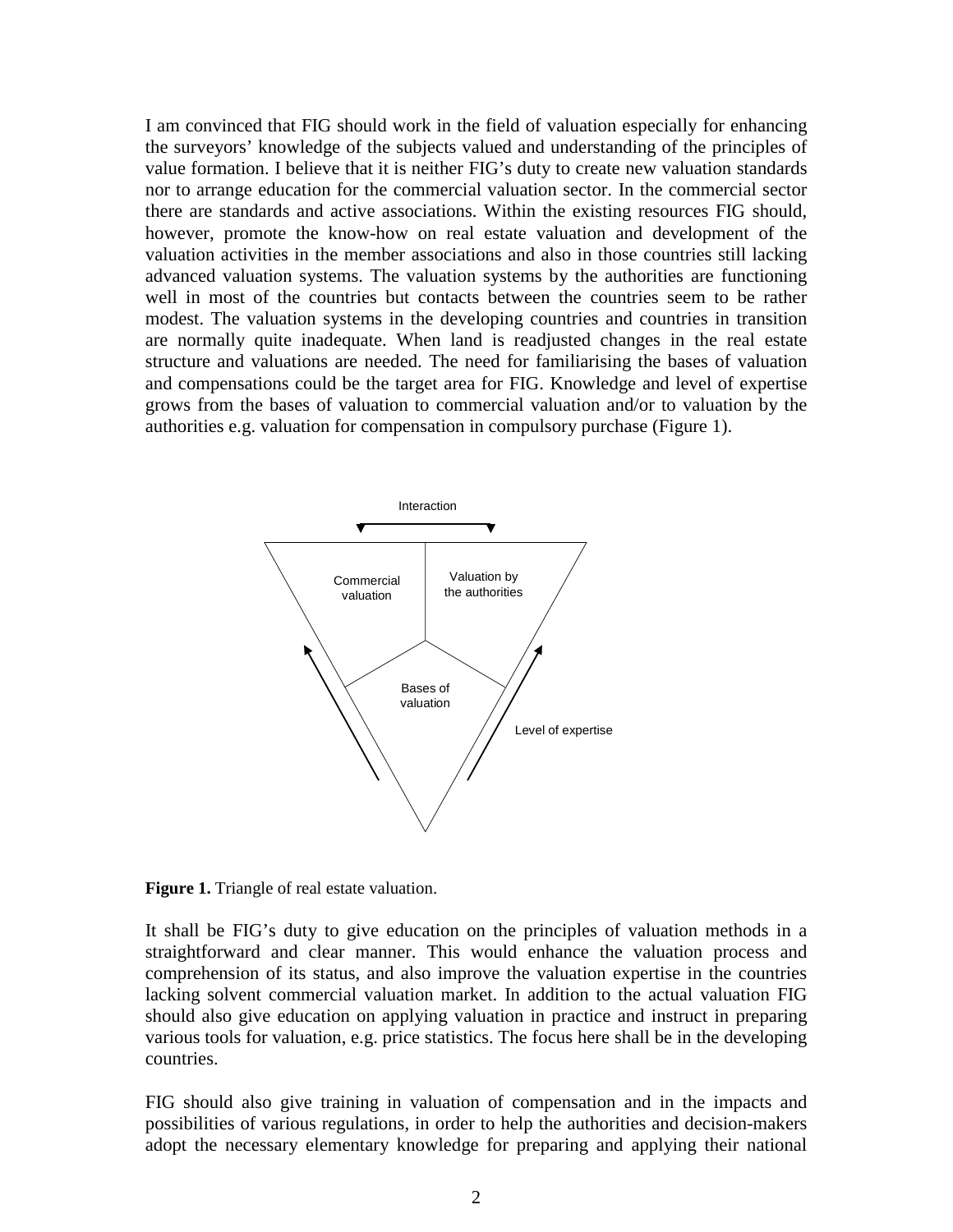regulations and developing their systems for valuation of compensation. FIG could even create an economical system for acquiring basic information of valuation for those who need it. Here the focus for FIG could be a little higher than in the bases. There is much to be developed in knowledge of valuation for compensations, damages, losses, etc.

The beneficiaries of the activities of FIG in valuation shall be, for example, distance learning students, individual surveyors, civil servants, politicians, landowners, employers, universities and university teachers, etc.

## **3. MEANS FOR REACHING THE GOALS**

There is a broad knowledge of valuation among the surveyors in FIG and that is why it should be possible to bring this knowledge into use in the whole world. The enhancement of the common knowledge of valuation could also add to the possibilities of better achievements in developing the societies, because valuation improves the understanding of people's behaviour and helps to develop the methods for fair treatment of people, e.g. in land use planning, not to forget the basic criteria for sustainable development and environmental protection.

The idea is to create a network for the education on valuation in FIG. For that purpose FIG has in Prague in May 2000 grounded a Joint Commission 2 and 9 Working Group titled *Education of valuers.* The education shall be based on the achievements of Commission 2 in continuous professional development and management. Thus the idea is to combine the new ideas developed in Commission 2 with the needs and knowledge of valuation in the field. The goals shall be realised by computer assisted learning.

The idea for the program is as follows:

- 1. Education on valuation through the FIG information network shall be offered to those who need it (an integrated virtual learning environment). Let the education move, not the people.
- 2. Educational ladder.

A system of gradual development shall be planned to improve the knowledge of valuation. The following shall be determined:

- a) terminology
- b) basic theories
- c) basic methodology
- 3. A databank on the FIG web site.

An educational package of valuation should be created and offered on the FIG web site. The developing countries and those in transition should intentionally be selected as the target group.

4. Co-operation in education / a network for supporting the contact persons.

A network of people from the universities, valuation associations, etc. shall be created in order to get support to solve and discuss further problems.

## **3. REALISATION OF THE PROGRAMME**

The realisation of the programme can be divided into organising of the Working Group, on the one hand, and reporting on the outcome, introduction and upkeep of the system,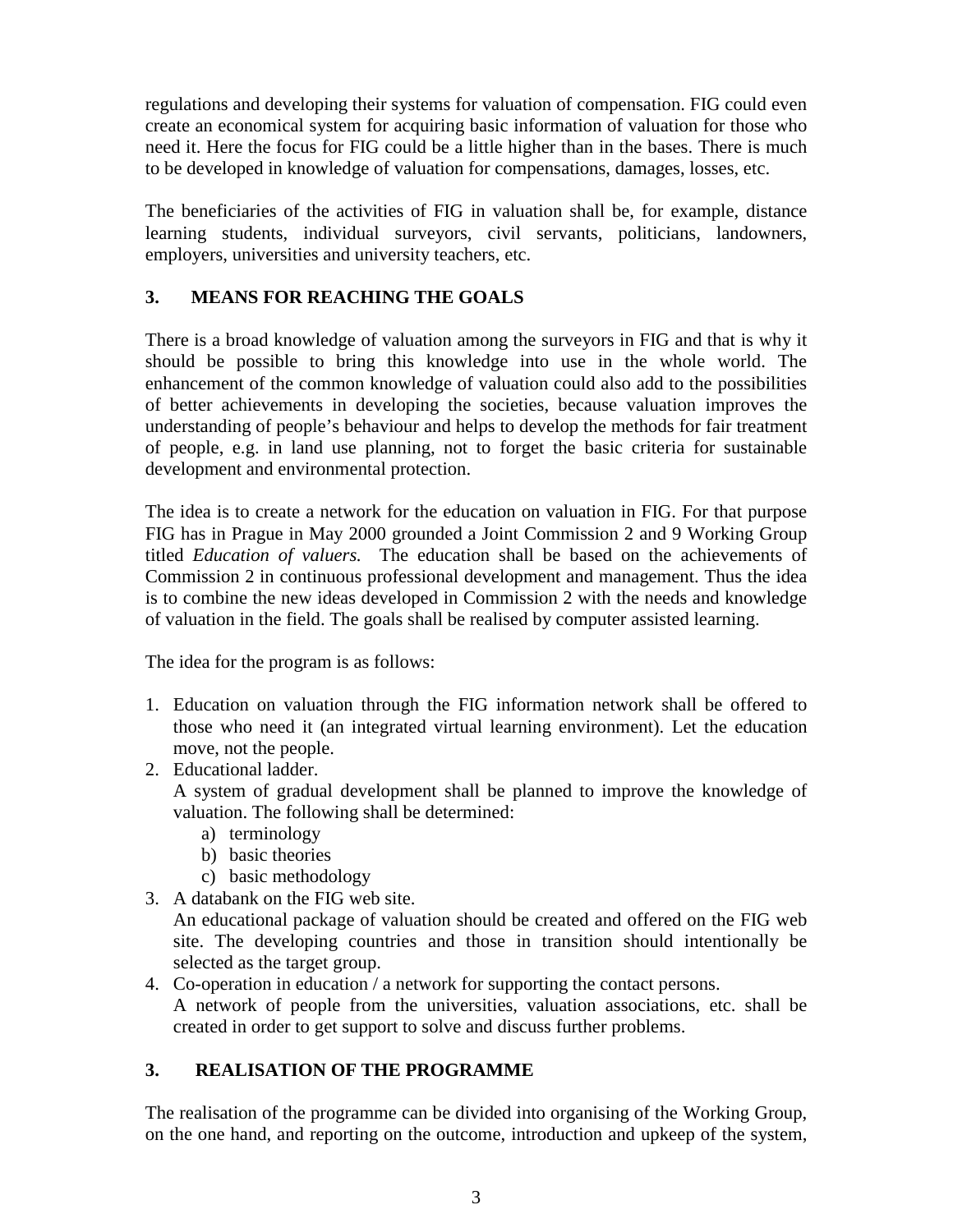on the other hand. The establishment of the Working Group and its actual work will start in Seoul. Those interested in the Working Group should contact the author. The way of working will mainly be virtual workshops and information delivery through the Internet. Specific projects in the Working Group shall be at least:

- Establish an Internet forum for discussing the education on valuation.
- Collect information and determine the terminology, basic theories, and basic methodology on valuation.
- Create an educational package of valuation in co-operation with the WP 2.2 (Virtual academy - distance learning).
- Establish contacts with the universities, valuation associations, etc. outside FIG.
- Establish a web site with an educational package of valuation with hyperlinks to web sites for distance learning.

Presentations of the achievements of the Group will be given during the FIG working weeks in 2001 and 2004 and an interim report will be presented at the Congress 2002. The final report will be given at the FIG Congress in Munich in 2006 when also the educational package of valuation should be available to be used on the FIG web site.

The Working Group shall mainly be working through virtual workshops and information delivery via the Internet. The publications should mainly be digital material on the FIG web site but also some short articles in journals will be written. The web site with hyperlinks shall be established in 2001 to 2003. The information policy will be transparent. For this reason there will be continuous communication via the Internet.

#### **REFERENCES**

- EVS (2000) European Valuation Standards 2000. 4<sup>th</sup> Ed. The European Group of Valuers' Associations (TEGoVA). Estates Gazette. London. 340 p.
- IVS (2000) International Valuation Standards 2000. International Valuation Standards Committee (IVSC). London. 375 p.
- Lind, H. (1997) The definition of market value. Royal Institute of Technology, Section of Construction and Real Estate Economics. Working paper no. 25. Stockholm.

### **CONTACT**

Professor Kauko Viitanen, Ph.D. Professor in real estate economics and valuation Helsinki University of Technology Institute of Real Estate Studies P.O. Box 1200 FIN-02015 HUT FINLAND Tel. + 358 9 451 3870  $Fax + 3589465077$ E-mail: kauko.viitanen@hut.fi